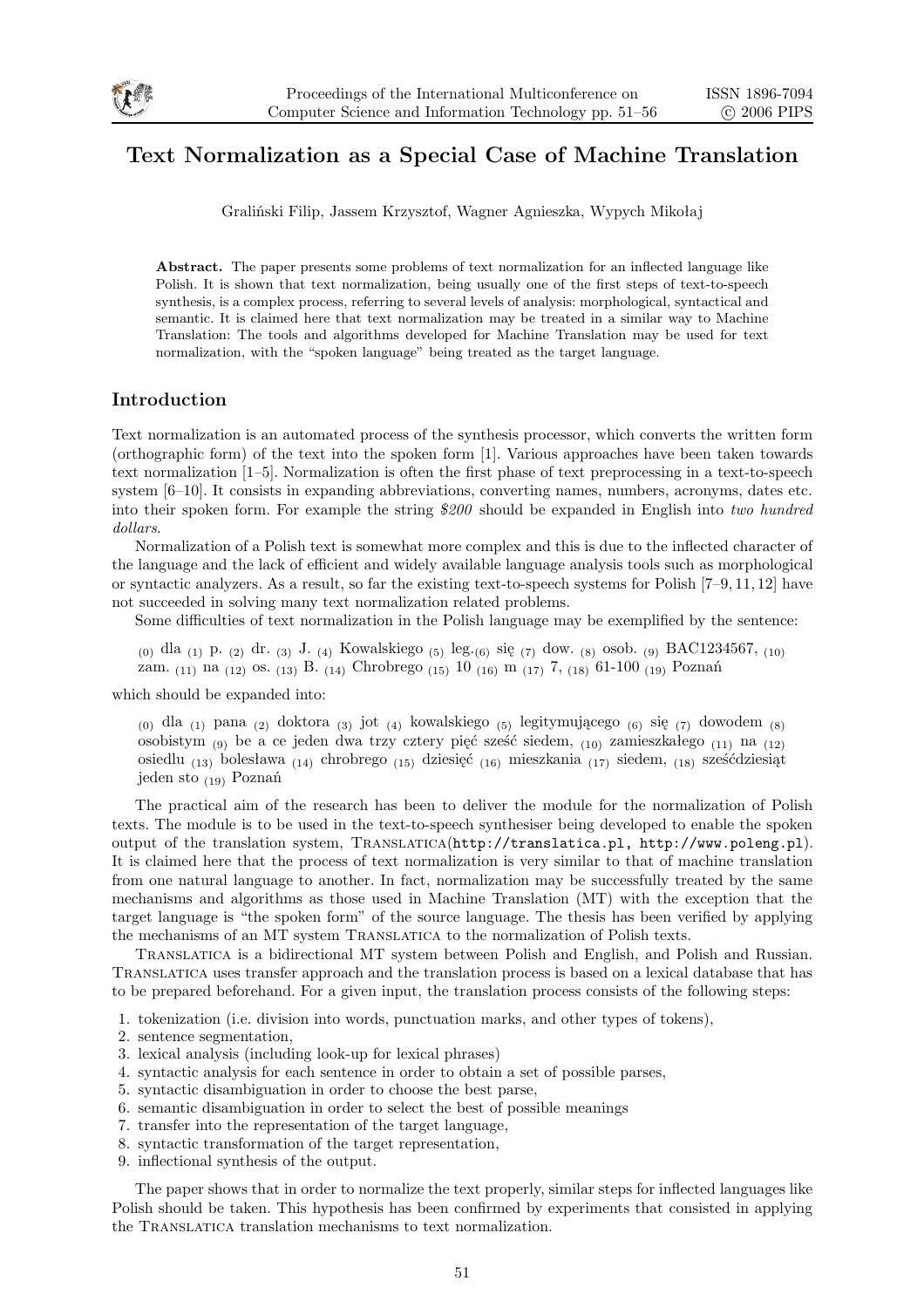### **Preparation of the lexicon**

Text normalization should be based on a lexicon very similar to that used in Machine Translation. It has to include the graphical forms of the entries, descriptions of their syntactical features, rules for the lexical transfer and equivalents in the output language (i.e. in the spoken language).

The logical structure of the Translatica lexicon is the following: each entry is identified by its basic form (infinitive for verbs, nominative singular for nouns, etc.) and a POS tag (a grammatical identifier).

For example the basic form *powieść* represents two lexicon entries: verbal (to lead something), and nominal (a novel). Two lexicon entries are also represented by the form *boks*. One of the entries (boxing – sport) represents the lexeme with singular forms only, the other (box – room) may have inflected forms in both numbers. The word *kontroler* (controller) forms two entries because one of the meanings (person) forms the plural *kontrolerzy* and the other meaning (computer device) forms the plural form *konrolery*.

Similar phenomena may be noticed in text normalization. For example the abbreviation "p." forms no less than 5 different entries in the normalization "bilingual" lexicon:

| Abbr. | Expansion | Meaning | $POS$ -tag | meaning of<br>$POS$ -tag           | Example of normalization                                 |
|-------|-----------|---------|------------|------------------------------------|----------------------------------------------------------|
| p.    | pan       | Mr      | N:1        | noun, mas-<br>culine, hu-<br>man   | dla p. Kowalskiego $\rightarrow$ dla<br>pana Kowalskiego |
|       | ni        | Mrs     | N:4        | noun, femi-<br>nine                | dla p. Kowalskiej $\rightarrow$ dla pani<br>Kowalskiej   |
|       | punkt     | point   | N:3        | noun, mas-<br>culine,<br>inanimate | zdobył 5 p. $\rightarrow$ zdobył pięć<br>punktów         |
|       | pietro    | floor   | N:5        | noun, neu-<br>tral                 | $3-e$ p. $\rightarrow$ trzecie pietro                    |
|       | patrz     | see     | S          | sentence                           | p. $ 1  \rightarrow$ patrz jeden                         |

**Table 1.** Normalization of the abbreviation *p.* in a Polish text

The POS-tag plays the crucial role in the syntactic disambiguation of the abbreviation. This will be described in section "Syntactic analysis".

In Machine Translation it is often the case that one lexicon entry may consist of a few equivalents in the target language. The same may apply to the normalization lexicon. The abbreviation *ks.* gives rise to only one lexical entry (denoted by the POS-tag *N:1*) but it may be expanded to either *ksiądz* (priest) or *książe* (prince). The rules for the disambiguation are similar to those of semantic disambiguation in Machine Translation: they need to take into account the meaning of the context.

The lexicon intended for Machine Translation should include all inflected forms of the entry words. The same applies to entries in the normalization lexicon. The lexeme represented by the basic form dr (doctor, PhD) should include inflected form of the abbreviation because in the majority of spoken contexts the abbreviations are inflected. Moreover, three ways of denoting the inflection occur in real texts: with a dot, with the ending preceded by the hyphen and with the ending without the hyphen. For example, the dative case of the expression: *dr Kowalski* may have the form: *dr Kowalskiego*, *dr. Kowalskiego*, *dr-a Kowalskiego*, *dra Kowalskiego*.

#### **Lexical analysis**

Lexical analysis in Machine Translation searches for tokens of the text in the lexicon of the system and "memorizes" the found information to use it in further steps. In case a token is not found, lexical analysis calls special procedures in order to pose hypotheses about the syntactic and semantic characteristics of the unknown token.

Lexical analysis plays a similar role in text normalization. For example, lexical analyzer finds the word *Kowalskiego* in the lexicon and memorizes the fact that it denotes a surname in genitive. The information about abbreviations is also loaded into memory, e.g. the information that the first two entries for the word *p*. usually precede a name, one entry being of masculine gender, the other – feminine.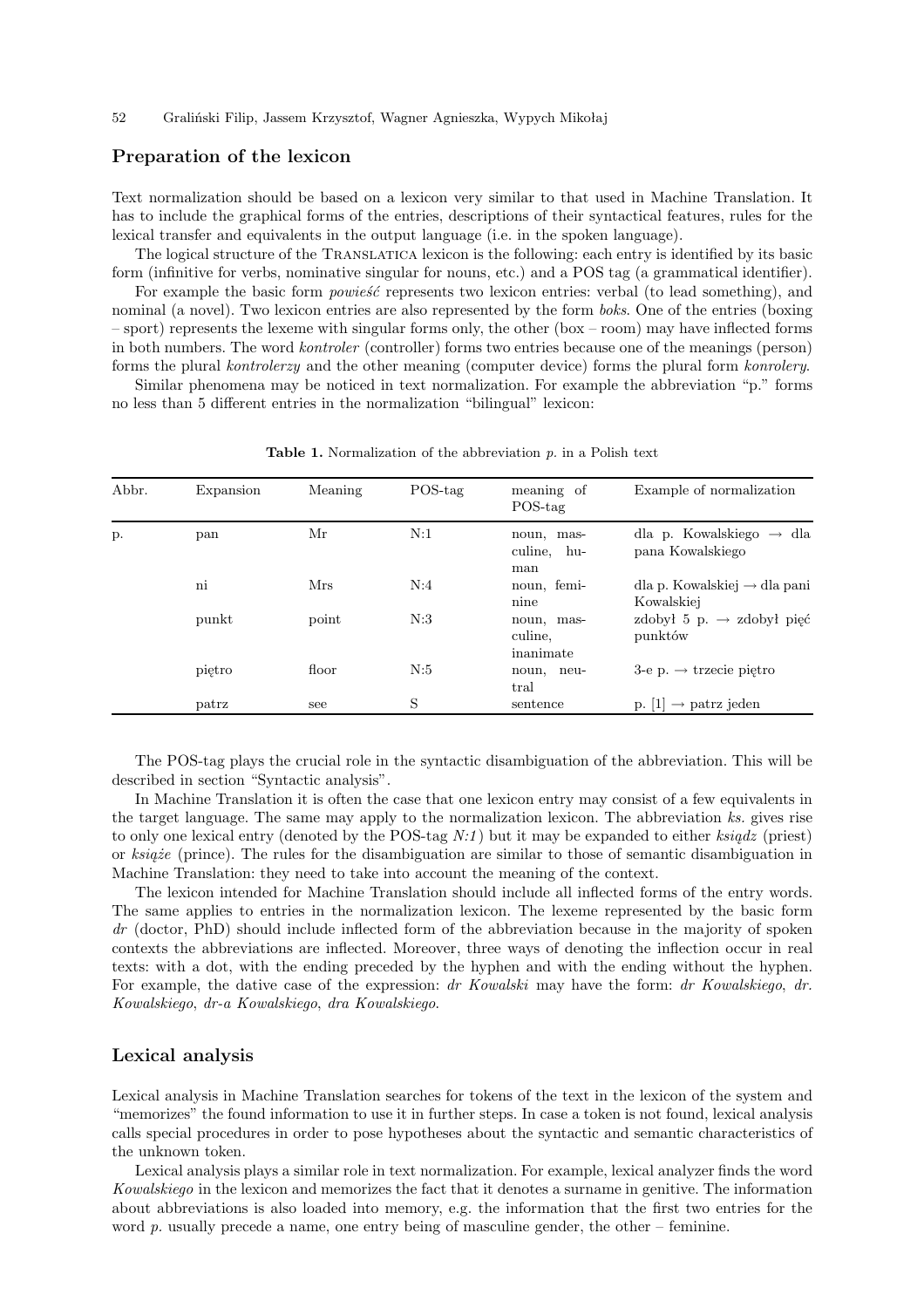A lexicon intended for Machine Translation should contain lexical phrases (terms, fixed expressions, idioms) and lexical analysis should identify their occurrences. The same takes place in the normalization process: entries such as *art. mal.*, *pod kier.*, *pod red.* should be included in the dictionary and then identified in the lexical analysis, so that they can be expanded respectively into: *artysta malarz* (painter artist), *pod kierunkiem* (managed by), *podredakcją* (edited by). This is important because the abbreviated words in default contexts are expanded differently:  $art \rightarrow artykul$  (article),  $kier. \rightarrow kierounik$  (manager),  $red \rightarrow redakcja$  (editors).

Let us notice that the mechanism for lexical phrases allows for the conversion of the string *ul. B. Chrobrego* (B. Chrobrego Street) into *ulica Bolesława Chrobrego* (Bolesława Chrobrego Street) provided that the lexicon is supplied with the full names of famous people.

### **Tokenization and sentence segmentation**

One of the aims of the tokenization process is to determine the meaning of the punctuation marks, particularly dots. The dot may end the sentence – then it is treated as a separate token, it may serve to denote the abbreviation (e.g.  $p$ .) – then it is treated as a part of the abbreviation, or may have the both functions simultaneously (e.g. *itd.* – Eng. etc.).

The process of tokenization in normalization is as important as it is in Machine Translation. Tokenization takes into account the list of abbreviations prepared in the normalization lexicon. The abbreviations ending with the dot play a crucial role in the next step of text processing – sentence segmentation.

There are at least three types of abbreviations ending with a dot:

Type-1: abbreviations that do not end the sentence, e.g. *p.*, *zam.* (living in)

Type-2: abbreviations that usually end the sentence, e.g *itd.* (etc.), *itp.* (and alike)

Type-3: the abbreviations that may end the sentence, e.g. *ub. r.* (last year), *r.* (year), *ub. m.* (last month), *m.* (month).

The lexicon for both normalization and Machine Translation should include the information on the type of the abbreviation and the algorithm for sentence segmentation should take the information into account. One of the possible treatments of the abbreviations by the segmentation algorithm may be the following:

- 1. never divide the sentence after abbreviations of Type-1,
- 2. use standard rules for segmentation for abbreviations of Type-2 (e.g. divide after dot and before a capital letter),
- 3. use standard rules after Type-3 abbreviations but do not segment before numbers (like e.g. in the expression *w r. 2006* (in year 2006)).

In text normalization, it is crucial that the tokenization process should distinguish between types of numerical expressions. Numerical expressions such as telephone numbers, dates, time, ZIP codes, vehicle license numbers should be identified in the text and handled in a special way because their pronunciation very much depends on what they represent. For example, the numerical string *0(48)12 628 24 30* most likely represents a telephone number and should be expanded into the Polish equivalent of *zero, fortyeight, twelve, six hundred and twenty-eight, twenty-four, thirty* rather than be read digit by digit. The same applies to the string *22-02-2006*, which represents a date and should be pronounced *dwudziesty drugi lutego dwa tysiące sześć* (twenty-second of February two thousand six). The distinction between types of numerical expressions may be made by providing a symbolic representation (e.g. in terms of regular expressions) [14] of each numerical expression in question. Table 1 shows examples of various types of expressions as well as their representation by regular expressions.

The expression for telephone numbers says that such a number consists of at least seven digits with spaces or hyphens in between. The preceding context may be helpful: telephone numbers are usually preceded by an abbreviation *tel.* written with or without a dot. A telephone number (without the directory prefix) should be read: triple, pair, pair, e.g. *426 10 12* will be expanded into the Polish equivalent of *four hundred and twenty-six, ten, twelve*.

The disambiguation of Polish ZIP codes is easy. They always fit the pattern: two digits followed by a hyphen or space followed by three digits. They are read: pair, triple, thus the way of pronunciation is indicated by the delimiting punctuation.

The expansion of dates into text is somewhat more complicated and requires a list which includes full month names, abbreviated month names (e.g. *[Cc]ze* – the first three letters of the word *czerwiec*, Eng. June) and month numbers. Digits representing day and year should be expanded into ordinal numbers. The date may be preceded by the word *dnia* or *dniu* (day) and followed by *r.* or *roku* (e.g. *w dniu*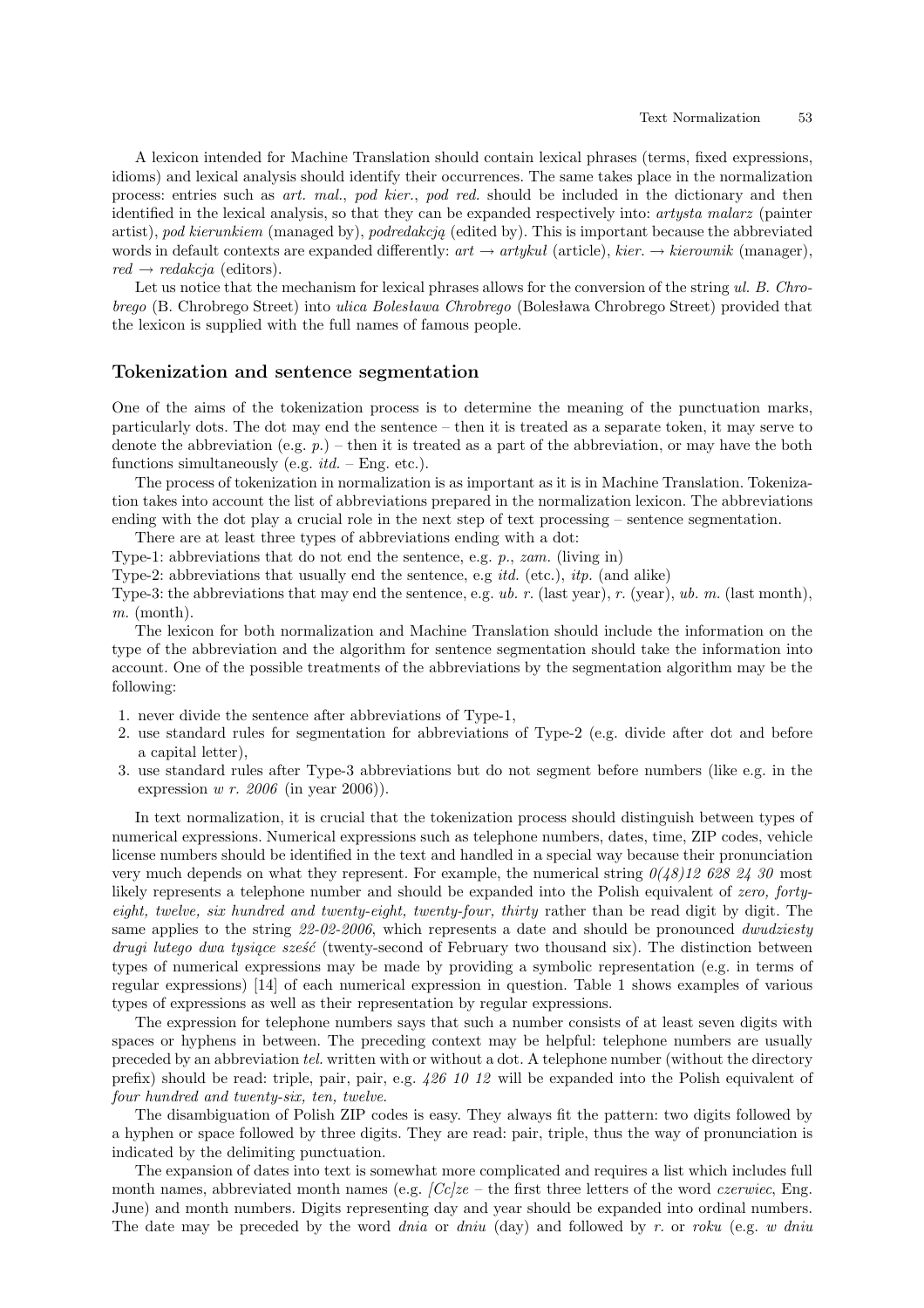#### 54 Graliński Filip, Jassem Krzysztof, Wagner Agnieszka, Wypych Mikołaj

| expression<br>type                                                    | examples                                                                                                                             | symbolic representation (regular expression)        |  |
|-----------------------------------------------------------------------|--------------------------------------------------------------------------------------------------------------------------------------|-----------------------------------------------------|--|
| telephone<br>numbers                                                  | $(0-33)$ 82-82-826<br>0 801 555 555<br>$0-(\text{prefix})-52-32-60-725$<br>$(48-56)$ 660-71-77<br>0048/12/616-21-04<br>061 426 10 12 | $(tel\$ . ?)?\+?([0-9]{0,4}[-/])?                   |  |
| ZIP codes                                                             | 61-255                                                                                                                               | $[0-9] [0-9] [- ] [0-9] [0-9] [0-9]$                |  |
| car licence<br>numbers                                                | WX 0025<br>PO 0223X<br>PZA 121Y                                                                                                      | $[A-Z]\{2,3\}$ $[0-9]\{3,4\}$ $[A-Z]$               |  |
| 1 VII 2006 r.<br>12.XI.1999<br>dates<br>9-VII-1999<br>dnia 24-07-1995 |                                                                                                                                      | $(dni(a u))$ ? ( $[0-2]$ ? $[1-9]$                  |  |
| pesel                                                                 | 49040501580                                                                                                                          | $[0-9]$ {11}                                        |  |
| NIP                                                                   | 889-10-16-508                                                                                                                        | $[0-9]{3}[-1[0-9]{2}[-10-9] -10-9]{2}[-10-9]$       |  |
| time                                                                  | godz. 21:35:00                                                                                                                       | $(godz\,2 g\).$ ? ([01] ? [0-9]   [2] [0-4] ) ([:.] |  |

#### **Table 2.** Numerical expression in Polish texts

*20 października 1995 r.* will be pronounced as the equivalent of *on the twentieth of October nineteen ninety-five*).

The PESEL numbers (national identification numbers) are made up of 11 digits with no spaces or delimiting punctuation in between. They are read: 4 pairs followed by a triple, e.g. *80052705300* will be expanded into the Polish equivalent of *eighty, zero five, twenty-seven, zero five, three hundred*.

Pairs of digits separated by dots or colons and expressing time are expanded into ordinal numbers and read pair by pair, e.g. *21:35:00* will be expanded into *dwudziesta pierwsza trzydzieści pięć* (English literal translation: twenty first thirty five).

#### **Syntactic analysis**

Syntactic analysis makes it possible to link words into phrases (sentence components), which then allows to determine inflected forms of abbreviations.

Let us follow the steps of the syntactic parser used to analyze examples given in Table 1.

*dla p. Kowalskiego* The parser "knows" from the lexical analysis that *Kowalskiego* is a surname and that the abbreviation *p.* should be linked into one sentence component with a surname only if it represents the entry "translated" into *pan* or *pani*. The analyzer chooses the masculine entry *pan* because of the agreement of the genders between the abbreviation and the name.

*dla p. Kowalskiej* – the same procedure will choose the entry translated into *pani*.

*zdobył 5 p.* The abbreviation does not precede a name – it should not be interpreted in one of the two ways mentioned above. The parser attempts to link it with the preceding numeral (*5*) and therefore it would choose a nominal interpretation: either *punkt* or *piętro* – excluding *patrz*. The syntactic analyzer will not find a clue which interpretation to choose – this is left for semantic disambiguation.

*3-e p.* The ending *-e* defines the numeral *3-e* as an ordinal numeral in neutral gender. The only interpretation of the abbreviation that occurs in neutral gender is *piętro* and this interpretation will be linked to the numeral by the syntactic parser.

*p. [1]* The parse looks for a grammar rule that will make it possible to form a phrase out of *p. [1]*. In the absence of such a rule the parser will assume *p.* to be interpreted as a separate component, which corresponds to the expansion *patrz*.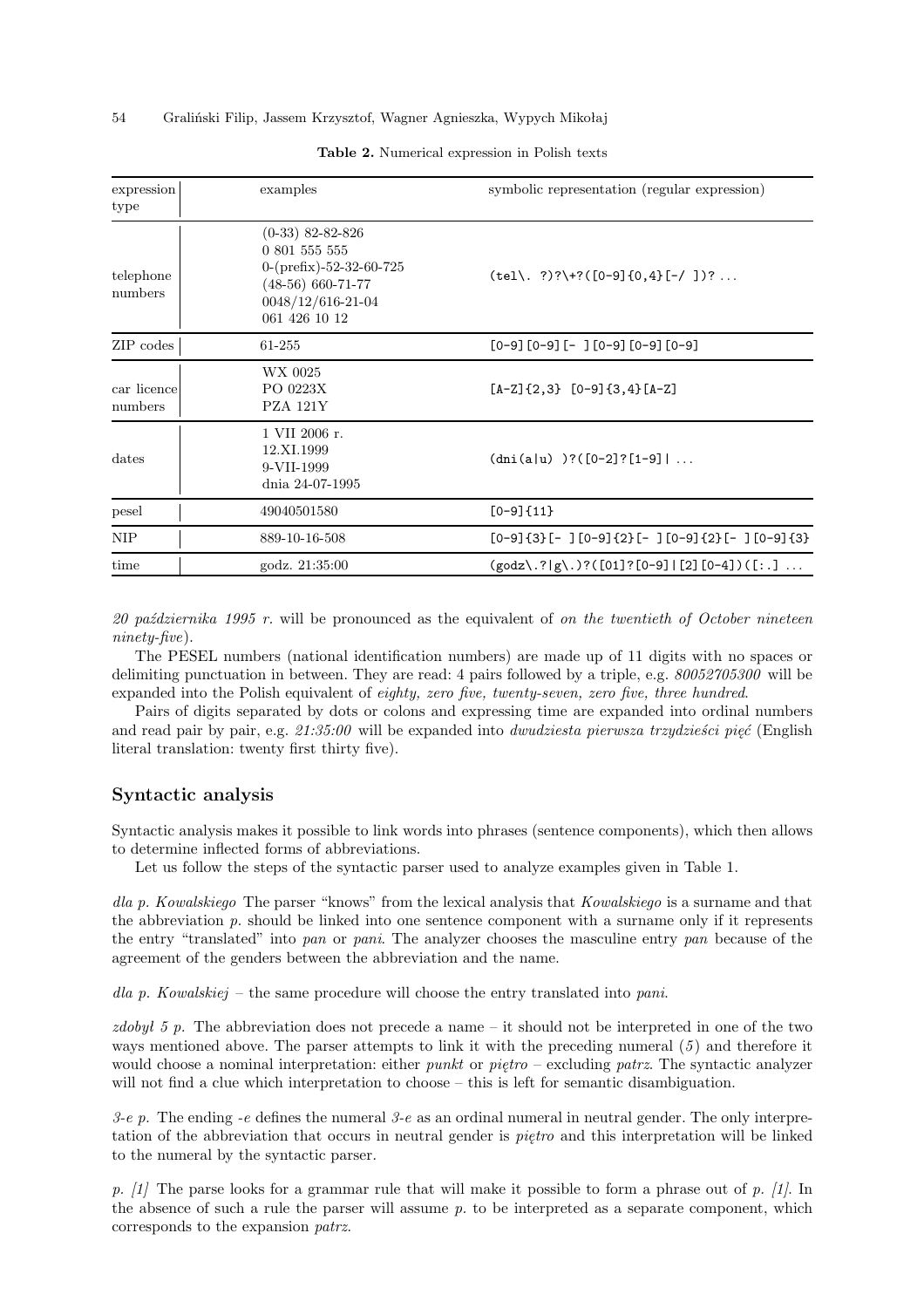#### **Syntactic disambiguation**

In case of any ambiguity (e.g. such as caused by various interpretations of an abbreviation), the syntactic parser returns all possible parses – even unlikely ones. It is up to the syntactic disambiguation to choose the parse which is most likely to be meant by the author. The algorithm for syntactic disambiguation in Translatica is described in [13]. In short, the algorithm consists in scoring the alternative parse subtrees during syntactic analysis and then selecting the highest–scored parse tree in the disambiguation phase.

The same method may be applied to normalization. Syntactic disambiguation may be helpful in finding the priority of one "spoken form" above the other, e.g. to choose the interpretation of *m 7* (see the example of a normalized sentence) into *mieszkania siedem* (Eng. lit. apartment seven) over *mieszkania siódmego* (Eng. lit. apartment seventh), although both interpretations are theoretically correct in Polish.

#### **Semantic disambiguation**

In Machine Translation, semantic disambiguation allows (among other things) for the determination of one of possible equivalents of the word listed in the lexicon. This is usually executed by examining the context, i.e. the text surrounding the word in question. Similar ideas may be proposed for normalization. If a context surrounding the expression  $5$   $p$ , is connected with sport or games of any type, the semantic disambiguator will choose the interpretation *pięć punktów* (five points), whereas the "building" context will force the disambiguator to choose *piąte piętro* (fifth floor).

### **Transfer**

In Machine Translation, the transfer phase is used for conversion of a parse tree of a source sentence (expression) into a parse tree of an equivalent sentence.

In text normalization, the transfer phase may be used for the "translation" of numerals. The numbers should be interpreted in one of the following ways:

- A ordinal numbers,
- B cardinal numbers read in a standard way,
- C numbers read digit by digit, e.g. identity card number, national economy register number,
- D numbers read pair by pair, e.g. numerical expressions representing time, national identification number,
- E numbers read triple by triple e.g. 9-digit telephone numbers,
- F combined way, e.g. zip-codes, telephone numbers, tax identification number.

The tokenization process should determine types C, D, E, F. Syntactical steps should determine whether a number is cardinal or ordinal (Type A or B). Once the type of the number is determined, it is up to the transfer phase to expand it properly.

It may look that a transfer mechanism is a too powerful tool to be used for mere conversion of numbers into literals. It will not be worthwhile to develop such a mechanism especially for the task. But once the tool is at hand, it makes the expansion very easy. It suffices to create simple transfer rules. Here is an example of a rule written in the Perl-like Translatica transfer language that reads two-digit numerals (function *teen* returns expansions of *-teen* numbers, function emphten returns expansions of *-ty* numbers and function *digit* returns expansions of digits).

```
If (Word = \sim / \cdot ([1-9])([0-9])\{
    If (Word = 7/1[0-9]$/)
    {
        Return teen(Word);
    }
    $ten = $1;$unit = $2;Return ten($ten) . ' ' . digit($unit);
}
```
The transfer phase returns basic forms of numerals. Inflection is left for inflectional synthesis.